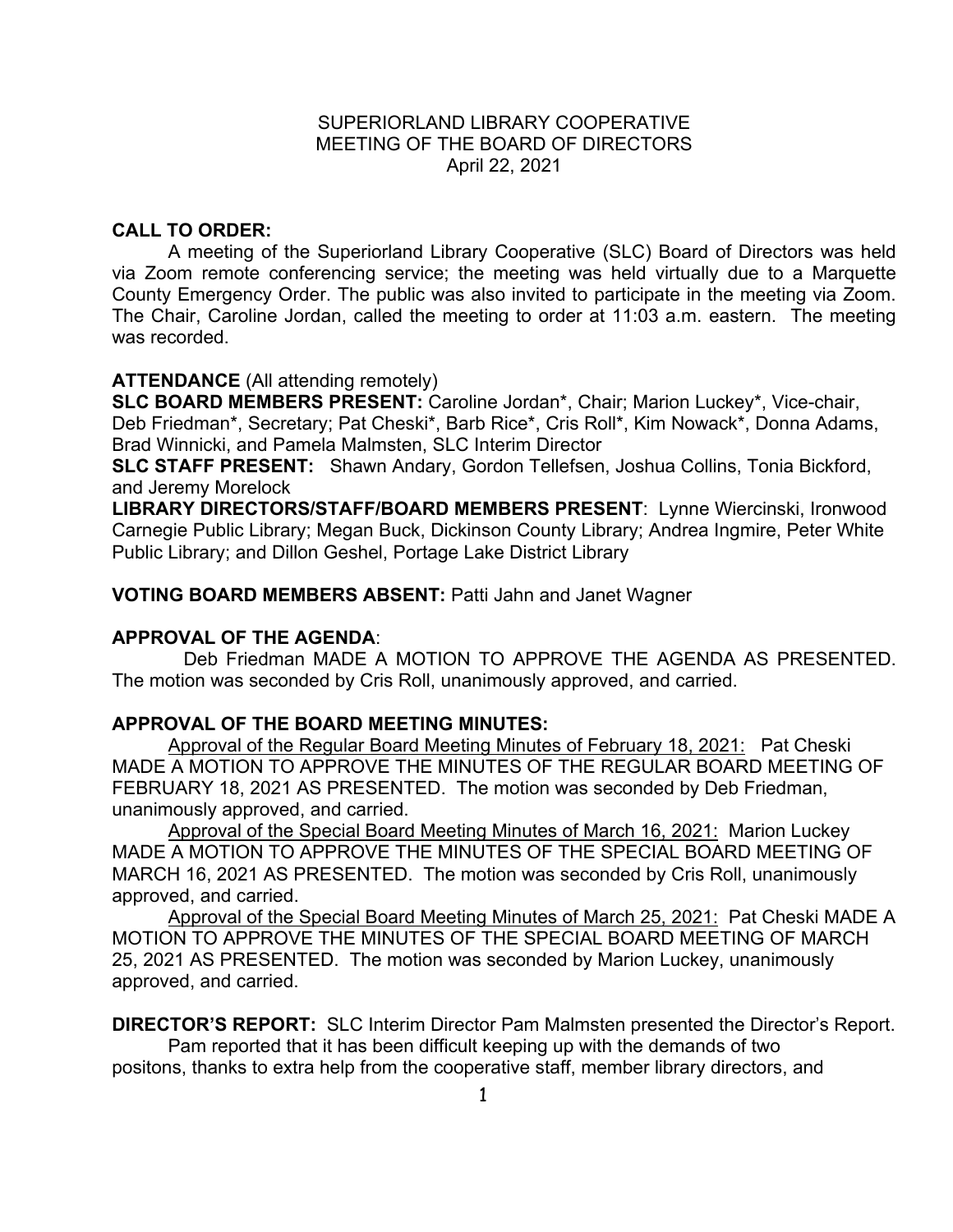board members, the essential tasks are being accomplished. Pam also thanked former Network Administrator Jean Montgomery, who provided technical support to member libraries during a time of staff transition (and is still helping out with special projects), and former SLC Director Suzanne Dees who helped with some time-sensitive erate work that needed to be completed. Pam noted that several member library directors have gone above and beyond to provide assistance with issues that have arisen.

Since being appointed as the Interim Director, Pam said that she has gained a greater understanding of what the staff is doing every day and she wanted to highlight two big staff projects: one involving technology staff and the other involving Great Lakes Talking Books staff. Technology staff members Gordon Tellefsen and Josh Collins and GLTB staff members Tonia Bickford and Jeremy Morelock presented reports on their projects.

Comodo Remote Management Software: Gordon and Josh talked about the Comodo remote management software. The purchase of the Comodo software was approved by the Board at a special meeting held on March 25, 2021. Last week Gordon and Josh had a kickoff meeting with Comodo representatives; the software has been installed on 53 computers so far and is working as expected. Gordon noted that Comodo provides computer statistics and, in some cases, has revealed necessary software updates; he added that the updates can be accomplished automatically. Josh said that they are working on a schedule for implementation; the pace will be slower at first so that any issues can be addressed, but the software will be rolled out to many more machines in the coming weeks.

Great Lakes Talking Books Audio Book Recording Project: Great Lakes Talking Books staff members Tonia Bickford and Jeremy Morelock discussed their audio book recording project. The goal of the project was to record talking books written by local authors and/or about the Upper Peninsula, and to make the books available nationally through the National Library Service for the Blind and Print Disabled. The first book produced was "A Love Affair with the U.P." by Cully Gage. The book, which was recorded in a church quilting room, was narrated by Dan Junttila. In 2019, the Superiorland Library Cooperative purchased a recording booth using funds donated by the Victoria Wolf Estate. The booth has been installed at the Peter White Public Library.

Tonia said she just received feedback from the BARD Quality Assurance Specialist on the second locally recorded book: "The Last Northwoods Reader Book Four" by Cully Gage. The book was narrated by Mark Hamari. The book's technical quality and narration were highly rated and only minor revisions were required. Jeremy Morelock noted that there have been many improvements since the "A Love Affair with the U.P." was recorded. Books are now produced using a soundproof recording booth, a new laptop, and professional editing software.

Jeremy and Tonia are currently in the last stages of recording "Laughing Whitefish" by Robert Traver, narrated by Mark Hamari. "Laughing Whitefish" should be available for download this fall.

PA 228 Open Meetings Act: SB1108, which amended the Open Meetings Act was signed by the governor on October 16, 2020. Until December 31, 2021, public bodies can only meet virtually if a statewide or local state of emergency has been declared in the area where the public body usually meets. Until December 31, 2021, if there is no local or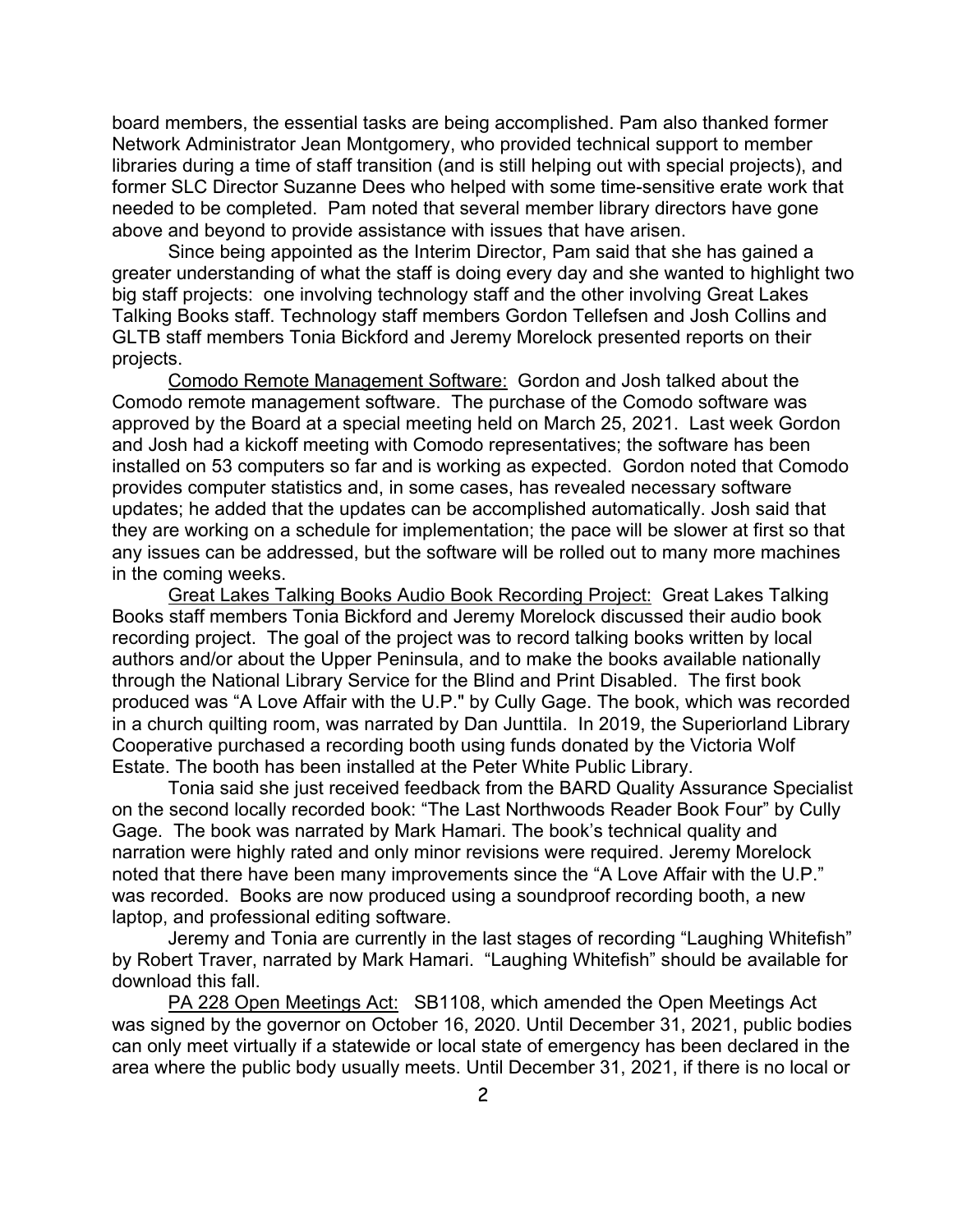statewide state of emergency, individual members of the public body may attend a meeting virtually if the member has a medical condition, or if the member has military duty. After December 31, 2021, the public body may only allow virtual attendance by a member to accommodate the member's absence due to military duty.

Digital Magazine Update: Due to the acquisition of RBDigital Corporation by the parent company of Overdrive, digital magazines are now available to Great Lakes Digital Libraries (GLDL) patrons via the Overdrive platform.

On February 1st, 2021, Overdrive made 3,777 digital magazines that SLC had previously subscribed to with RBDigital available on its platform. March 31st was the final day that the digital magazines were available via the RBDigital app and website. Unfortunately, some back issues that were previously available with SLC's RBDigital subscription, are no longer available through Overdrive. SLC's magazine subscription is paid through 11/30/21, but, in order to retain access to the magazines after November 30, SLC would have to purchase a simultaneous use subscription which would cost \$17,500. Individual member libraries will not be able to choose to subscribe to the magazines; anyone participating in the digital book subscription program would also have access to the magazines with the simultaneous use subscription.

UP Digitization Center Collaboration with NMU UPLINK Project: In about 2003, SLC received a ["Making of Modern Michigan"](https://mmm.lib.msu.edu/MMM_narrative.pdf) LSTA grant through Michigan State University. Later SLC received a State of Michigan Digitization, Preservation, and Access grant through the Library of Michigan. In the early years of the project, SLC staff members Jean Montgomery and Betsie Bush worked on compiling and digitizing the content and obtaining the necessary permissions for use of the content. All of the materials are posted on the [Upper Peninsula Regional Digitization Center](http://updigit.uproc.lib.mi.us/) web site. The materials were also a part of the Michigan Electronic Library (MeL) at one time.

All of the digitized materials are stored on a local server at SLC and copied on CD's and DVD's. The U.P. Digitization site was hosted for many years with an OCLC Content DM subscription; however, a couple of years ago OCLC informed SLC that Content DM would be moving to the cloud and it was then decided that SLC would not renew the Content DM subscription. SLC still maintains the UP Digitization domain, but content has not been edited or added in several years.

A few weeks ago, Northern Michigan University Archivist Marcus Robyns contacted Pam and asked if SLC would be interested in collaborating with NMU and other institutions in their [UPLink Digital Project.](https://www.nmu.edu/archives/uplink) NMU received a \$100,000 grant to launch UPLINK, which is a "collaborative, regional, digital network that will enable U.P. heritage organizations to preserve historical manuscript collections and offer online public access. The two-year project is being supported by a National Archives' National Historical Publications and Records implementation grant." Marcus told Pam that if SLC participated, the U.P. Regional Digitization Center would be incorporated into the UPLINK project.

Meetings were scheduled to further discuss the project. Last week Jean Montgomery joined Marcus, Gordon Tellefsen, and Pam in a meeting and talked about the U.P. Digitization history, content, and permissions that would need to be obtained. Jean provided valuable information about how the information could be transferred from SLC's local server to the UPLINK project. Transferring the materials to UPLink would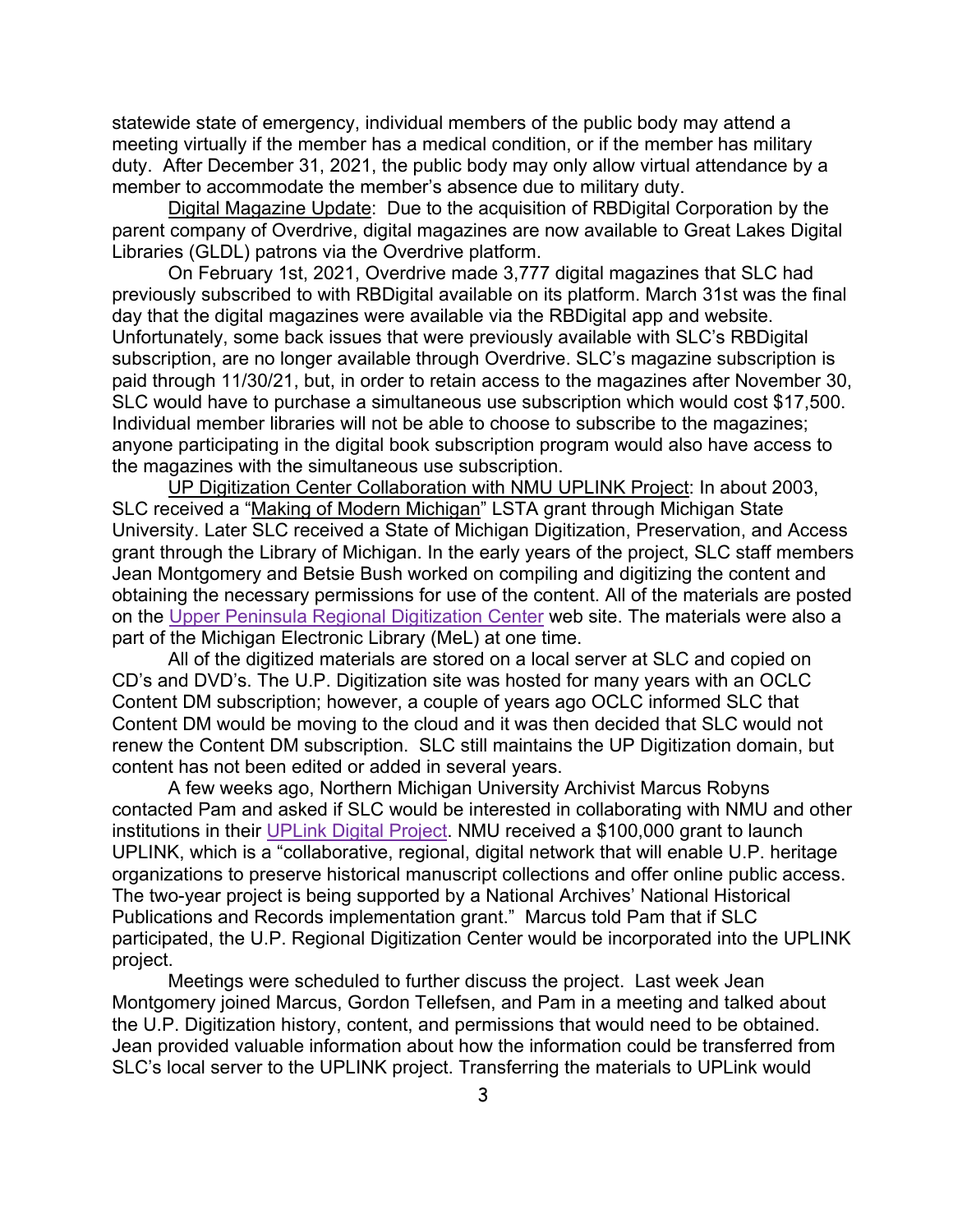mean that SLC would not have to maintain or replace the server that hosts the digitized content. Pam also agreed to serve on the inaugural UPLink Board of Directors; the first meeting will be held on Monday, May 17.

#### Member Library Updates:

*New Directors*: Pam welcomed Blair Nelson, director of the Spies Public Library and Thea Murray, director of the Alanson Public Library.

*Curtis Township Library Update*: Curtis Township Library Director Rebecca Keyes retired as of March 31, 2021. Moira Maus, the Chair of the CTL Board, recently informed Pam that the Curtis Township Library Board decided not to hire a new director. Instead, Curtis Township Library will be temporarily contracting with the Alcona Public Library for administrative services; the director of the Alcona Public Library will be the Acting Director of the Curtis Township Library and will provide all administrative services to the Curtis Township Library. Pam contacted Library of Michigan staff and was assured that this temporary arrangement would not jeopardize the Curtis Township Library's FY 2022 state aid.

RIDES Delivery Pricing for July 1, 2021 – June 30, 2022: Last week Pam received an email from Tara Kanon from the Midwest Collaborative for Library Services (MCLS) that included FY 2022 RIDES delivery pricing. Member libraries received the pricing this week. Unfortunately, the pricing is substantially higher for the Upper Peninsula vs the Lower Peninsula. (See the price list below.) Many of SLC's member library directors have expressed considerable dismay over this disparity. MCLS staff will be meeting with the UPRLC Executive Council to discuss this issue.

Michigan Lower Peninsula

Full year (July through June service)

2 days/week: \$1,996.14

3 days/week: \$2,330.19

5 days/week: \$3,883.65

Partial year (September through May service)

2 days/week: \$1,487.32

3 days/week: \$1,736.22

Michigan Upper Peninsula Full year (July through June service) 2 days/week: \$2,650.48 3 days/week: \$2,859.03 5 days/week: \$5,051.38 Partial year (September through May service) 2 days/week: \$1987.64

**FINANCIAL REPORT:** Pam Malmsten presented the financial report.

Cash Disbursements**:** 

*February:* The payment of \$3,025 to Anderson Tackman and Company (account 3- 801) was a progress payment for SLC's FY 2020 financial audit. The total cost of the audit was \$5,325.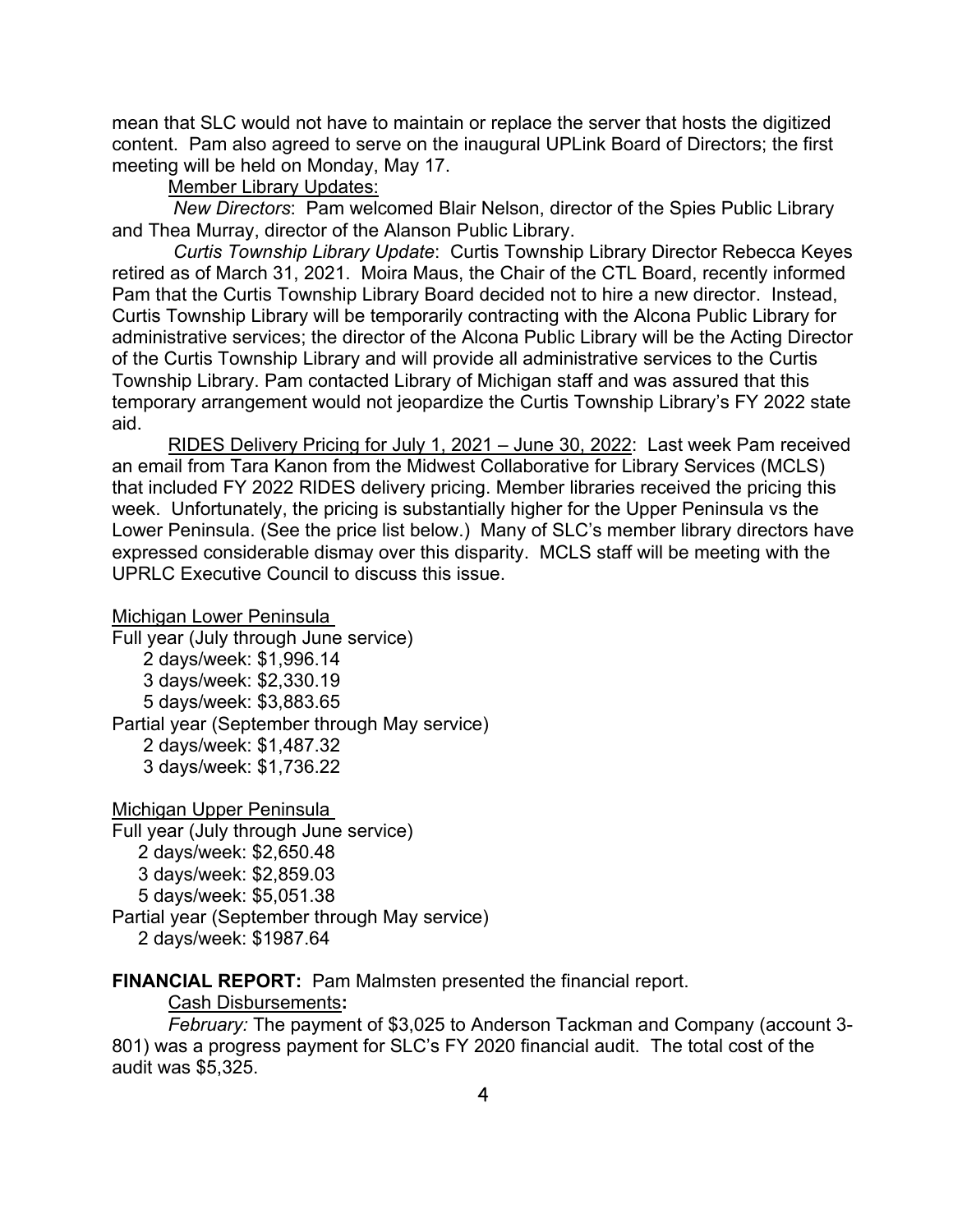Total February disbursements: \$39,801.19.

*March:* There were no unusual expenditures in March.

Total March disbursements: \$68,386.46.

Year to Date Reports as of 03/31/2021:

*Revenues:* The first 50% direct state aid payment (\$150,665) has been received. As of 03/31/2021, year to date revenues totaled \$327,539.

*Expenses*: The 6/12 expense line items are as expected.

As of 03/31/2021, the year to date total of all expenses was \$358,383.

Balance sheet as of March 31, 2021: The balance sheet as of March 31, 2021 showed total Assets of \$775,995.62 and total Liabilities plus Fund Balances of \$775,955.62.

 Pat Cheski MADE A MOTION TO APPROVE FEBRUARY CASH DISBURSEMENTS OF \$39,801.19, MARCH CASH DISBURSEMENTS OF \$68,386.46, THE YEAR-TO-DATE REPORTS AS OF 03/31/2021 [with total revenues of \$327,539 and total expenses of \$358,383], AND THE BALANCE SHEET AS OF 03/31/2021 [with total assets of \$775,995.62 and total liabilities plus fund balances of \$775,995.62]. The motion was seconded by Deb Friedman, unanimously approved, and carried.

FY 2019/2020 Financial Audit Report: The Statement of Revenues, Expenditures, and Changes in Fund Balance—Budget and Actual (page 37 of the audit) compares actual revenues and expenditures with the budgeted line item figures. The report shows that no line item expenditures exceeded the budgeted line item figures, as required by GASB rules. The bottom lines of the report show SLC's fund balance at the beginning of FY 2020 (\$643,867) and at the end of the year (\$675,238). At year-end SLC had an actual net income of \$31,371; however, the final budget had projected a net loss of \$6,794.

The Schedule of Revenues, Expenditures, and Changes in Fund Balance (page 39) breaks down all of the revenues and expenses by class. On October 1, 2019, the General Fund Unrestricted Fund Balance showed a balance of \$613,657; at year-end, there was a General Fund net income of \$29,931 resulting in a General Fund Balance total of \$643,587 as of September 30, 2020.

Marion Luckey MADE A MOTION TO APPROVE THE SUPERIORLAND LIBRARY COOPERATIVE FINANCIAL AUDIT AS OF SEPTEMBER 30, 2020 AS PRESENTED. The motion was seconded by Cris Roll, unanimously approved, and carried.

**PUBLIC PARTICIPATION**: There was no public participation.

### **COMMITTEE REPORTS**:

Advisory Board of Librarians (ABL) Report: Andrea Ingmire, the Chair of the Advisory Board of Librarians (ABL) reported. The ABL group met on April 13, 2021. Library directors agreed that they will be moving away from bi-weekly chats to contentbased, focused roundtable discussions. Andrea added that the Upper Peninsula Region of Library Cooperation (UPRLC) annual conference will be held at Peter White on September 27 – 29, 2021; an in-person conference is planned for now. The next ABL group meeting is July 13 2021.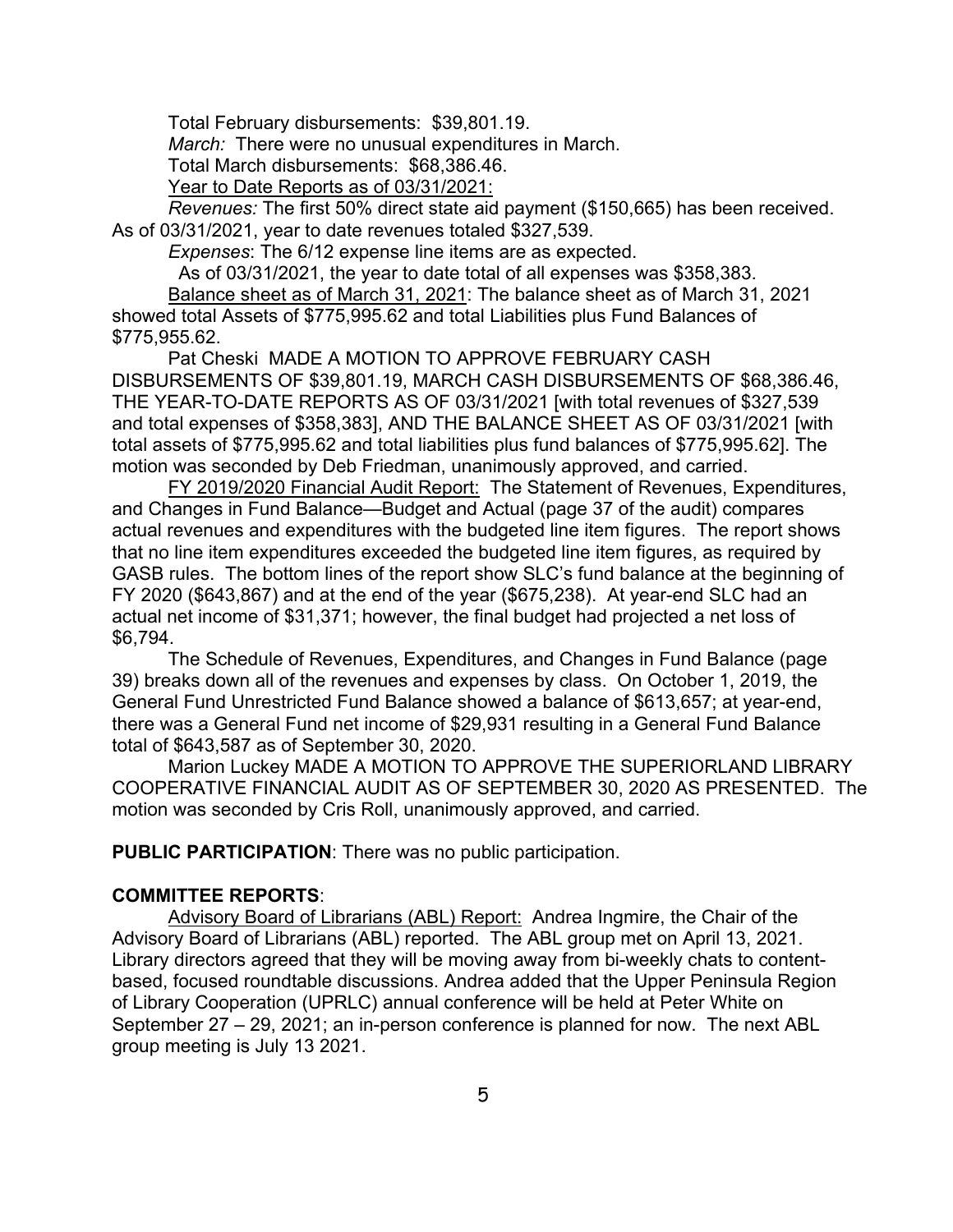Director Search Committee Report: Megan Buck reported. The group decided to revise the job advertisement to include a specific salary range of \$68,000 - \$75,000, depending on qualifications and experience. The revised advertisement was reposted everywhere except the American Library Association; the committee hopes to attract more applicants from Michigan. The deadline for applications is May 15. The committee shared the draft interview questions with all of the library directors and some good ideas for revisions were received. Library directors were also asked to submit the qualifications that are most important to them. The next committee meeting is April 22 at 4 p.m. Eastern.

**OLD BUSINESS:** No items of old business were discussed.

# **NEW BUSINESS:**

FY 2020/2021 Budget Revision, Discussion, and Approval: A proposed revised FY 2020/2021 budget was sent to the board in advance of the meeting. *REVENUES*

The only change to revenues is an adjustment to the Victoria Wolf revenues to match expenditures. Victoria Wolf revenues and expenditures are a wash.

Total FY 2021 revised revenues: \$871,205.

*EXPENSES* 

- 1. Personnel/Salaries: The budget was adjusted to reflect actual personnel related expenses. The original budget included salary and benefit costs for two full-time technology positions; however the positions were not filled until later in the year. Health insurance premiums are based on age and had to be estimated in the original budget.
- 2. Line Item Detail Report:
	- A. Computer Supplies item: \$6,000 for computer supplies and \$10,960 for the Comodo remote management software were added.
	- B. Professional and Contractual line item:
		- a. *Programming Committee:* The programming committee budget was reduced from \$6,000 to \$3,000.
	- C. Travel Line Item: Technology staff travel was reduced by \$2,000 to \$6,000.
	- D. Conference Line Item: Many workshops and other conferences will be held online again this year so the expense was reduced by \$1,350.
	- E. Electronic Subscriptions Line Item: \$12,000 for additional Overdrive content was added.

Total FY 2021 revised expenses: \$887,813.

Total FY 2020/2021 Revised Budget Projected Revenues: \$871,205 Total FY 2020/2021 Revised Budget Projected Expenses: \$887,813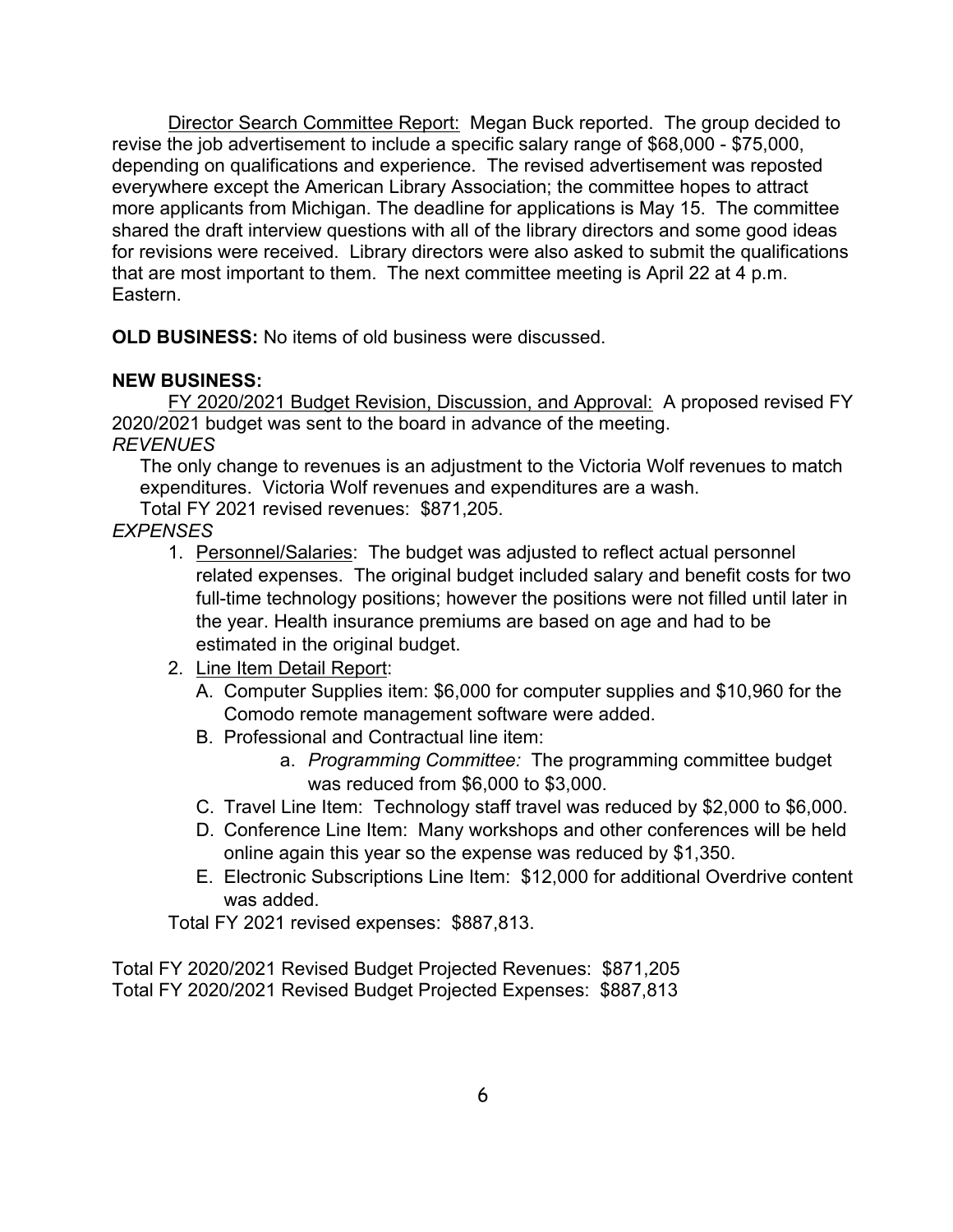Marion Luckey MADE A MOTION TO APPROVE THE FY 2021 BUDGET REVSION AS PRESENTED. The motion was seconded by Pat Cheski, unanimously approved, and carried.

#### Consideration and Discussion of Possible Bylaws Revision:

In January 2018, the Advisory Board of Librarians (ABL) conducted a survey; the survey was open to all member libraries. A total of 29 survey responses and 1 emailed response were received. Based on the survey results, ABL recommended that two sections of the SLC bylaws be revised; one suggested revision changed the class distribution of voting board members and the second revision changed the definition of eligible board appointees. At its March 23, 2018 meeting, the SLC Board approved the change to the class distribution of voting members, however, the proposed change regarding eligible board appointees was rejected.

Due to changes in the Open Meetings Act, Pam requested that the SLC Board again consider the proposed change to Article II, Section 1 of the bylaws, regarding eligible board appointees. The revision would allow member library boards to appoint either a lay person or a library employee to the SLC Board of Directors. SB1108, which amended the Open Meetings Act, was signed into law on October 16, 2020. Beginning April 1, 2021 and ending December 31, 2021, SB1108 requires public bodies to meet in person unless a local state of emergency has been declared; individual board members can attend virtually only if they have a medical condition or military duty. After December 31, 2021, individual board members may only attend virtually if they have military duty.

A local state of emergency is currently in effect in Marquette County until December 31, 2021. This means that SLC Board meetings can continue to be held via Zoom until December 31, 2021. After December 31, 2021, Board members will have to travel to Marquette for in-person meetings.

Pam expressed concern that, with the current structure of the board, it will be difficult to achieve a quorum at meetings since many board members will be reluctant to drive long distances to board meetings; in addition member libraries may have difficulty finding lay people who are willing to serve on the SLC board if they have to travel to meetings. Pam recommended that the SLC bylaws be revised to give member library boards the option of appointing library directors or staff members to the SLC board. The change would assure that there are a larger pool of potential board members to choose from and that appointees would be willing to travel to Marquette for meetings.

# **Except from Current Bylaws (Article II, Section 1):**

#### Section 1: Identity

The governing body of the Cooperative shall be a Board of Directors consisting of nine (9) voting members selected by member library boards. Any adult resident of the Cooperative's service area, who is not an employee of a member public library, shall be eligible to serve on the Board of Directors.

#### **Amendment to Article II, Section 1 respectfully recommended for consideration:**  The governing body of the Cooperative shall be a Board of Directors consisting of nine